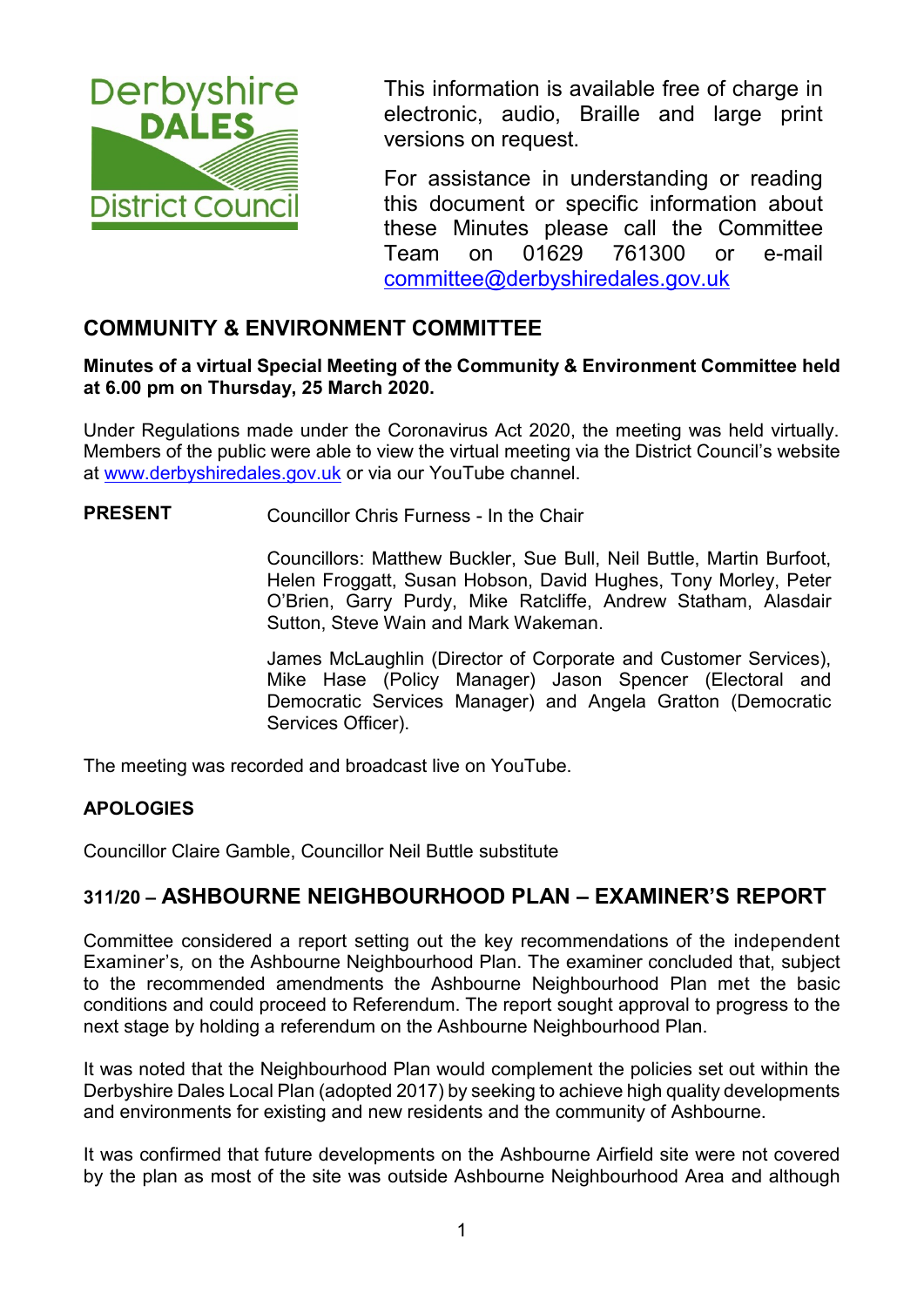they had been approached at the start of the process 7 years ago, the relevant parish councils had indicated that they did not want to be involved

The Committee congratulated the Parish Council and the Planning Policy Team on the Plan and what it had achieved.

It was moved by Councillor Sue Bull seconded by Councillor Garry Purdy that:

| <b>RESOLVED</b><br>(unanimously) | 1. | the report of the Examiner appointed to undertake the<br>Examination of the Ashbourne Neighbourhood Plan be noted.                                                                                                                                                    |
|----------------------------------|----|-----------------------------------------------------------------------------------------------------------------------------------------------------------------------------------------------------------------------------------------------------------------------|
|                                  | 2. | subject to the recommended modifications, as set out in<br>Appendix 3 of the report, the District Council was satisfied<br>that the basic conditions, as required by Paragraph $8(1)(a)$ of<br>Schedule 4B of the Town and County Planning Act 1990, had<br>been met. |
|                                  | 3. | the Ashbourne Neighbourhood Plan as modified be submitted<br>to a Referendum in the Parish of Ashbourne to be held on<br>Thursday 6 <sup>th</sup> May 2021.                                                                                                           |
|                                  | 4. | a further report be presented to the Committee following the<br>holding of the Referendum.                                                                                                                                                                            |

The Chairman declared the motion CARRIED

# **312/20 – BRAILSFORD NEIGHBOURHOOD PLAN – EXAMINER'S REPORT**

Committee considered a report setting out the key recommendations of the independent Examiner's*,* on the Ashbourne Neighbourhood Plan.

Committee considered a report setting out the key recommendations of the independent Examiner's report on the Brailsford Neighbourhood Plan. The examiner concluded that, subject to the recommended amendments the Brailsford Neighbourhood Plan met the basic conditions and could proceed to a Referendum. The report sought approval to move forward to the Referendum on the Brailsford Neighbourhood Plan.

It was noted that the implementation of the Brailsford Neighbourhood Plan would complement policies set out within the Derbyshire Dales Local Plan (adopted 2017) by seeking to achieve high quality developments and environments for existing and new residents and the community of Brailsford.

The Committee congratulated the Parish Council and the Policy Planning Team on the Plan and what it had achieved.

It was moved by Councillor Tony Morley seconded by Councillor Mark Wakeman that:

| <b>RESOLVED</b> | $1_{-}$ | the report of the Examiner appointed to undertake the              |
|-----------------|---------|--------------------------------------------------------------------|
| (unanimously)   |         | Examination of the Brailsford Neighbourhood Plan be noted.         |
|                 | 2.      | subject to the recommended modifications set out in Appendix       |
|                 |         | 3 of the report, the District Council was satisfied that the basic |
|                 |         | conditions as required by Paragraph $8(1)(a)$ of Schedule 4B of    |
|                 |         | the Town and County Planning Act 1990 had been met.                |
|                 | 3.      | the Brailsford Neighbourhood Plan, as modified, be submitted       |

3. the Brailsford Neighbourhood Plan, as modified, be submitted to a Referendum in the Parish of Brailsford and Ednaston to be held on Thursday 6<sup>th</sup> May 2021.